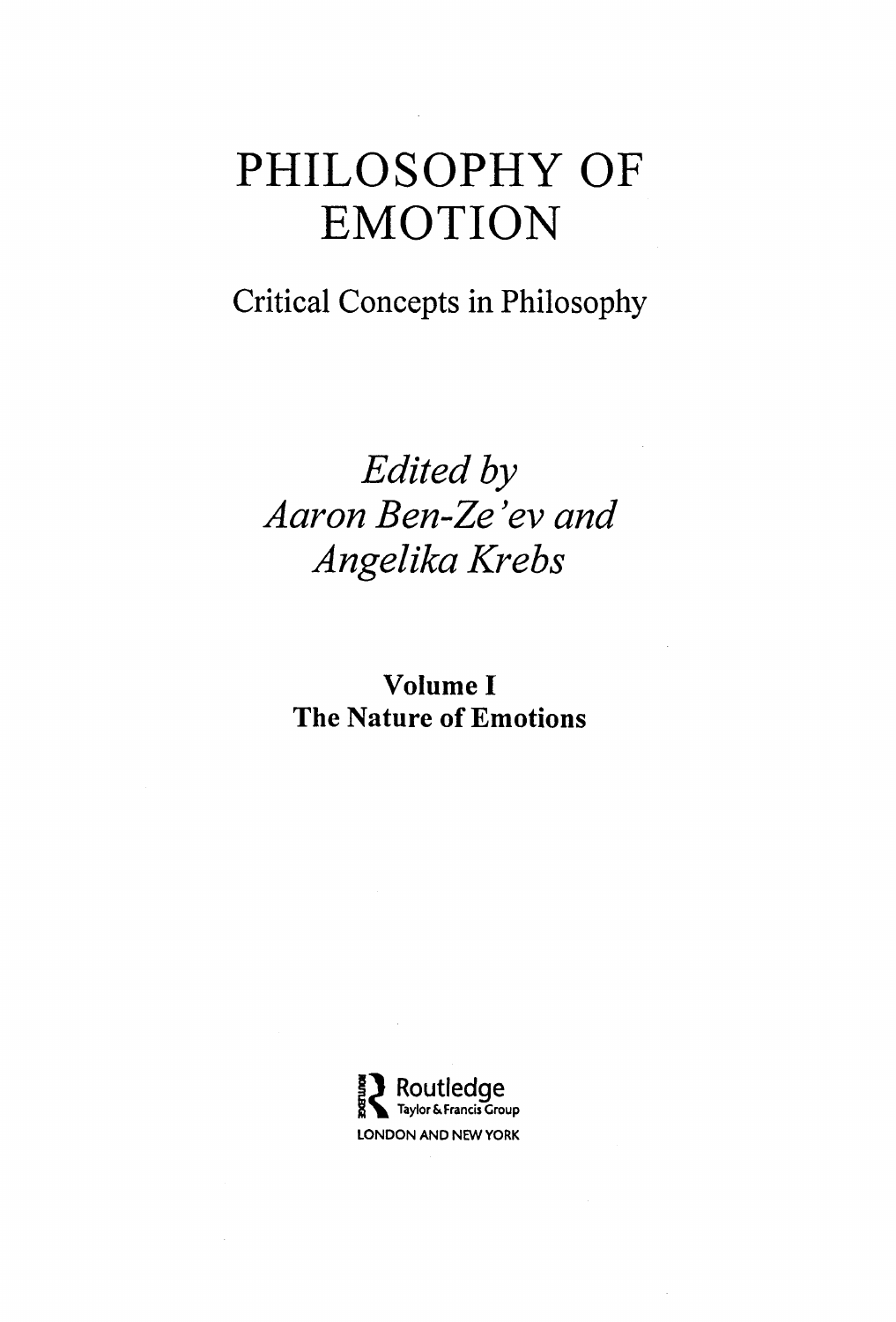Critical Concepts in Philosophy

Edited by Angelika Krebs and Aaron Ben-Ze 'ev

Volume II Emotions and the Good Life

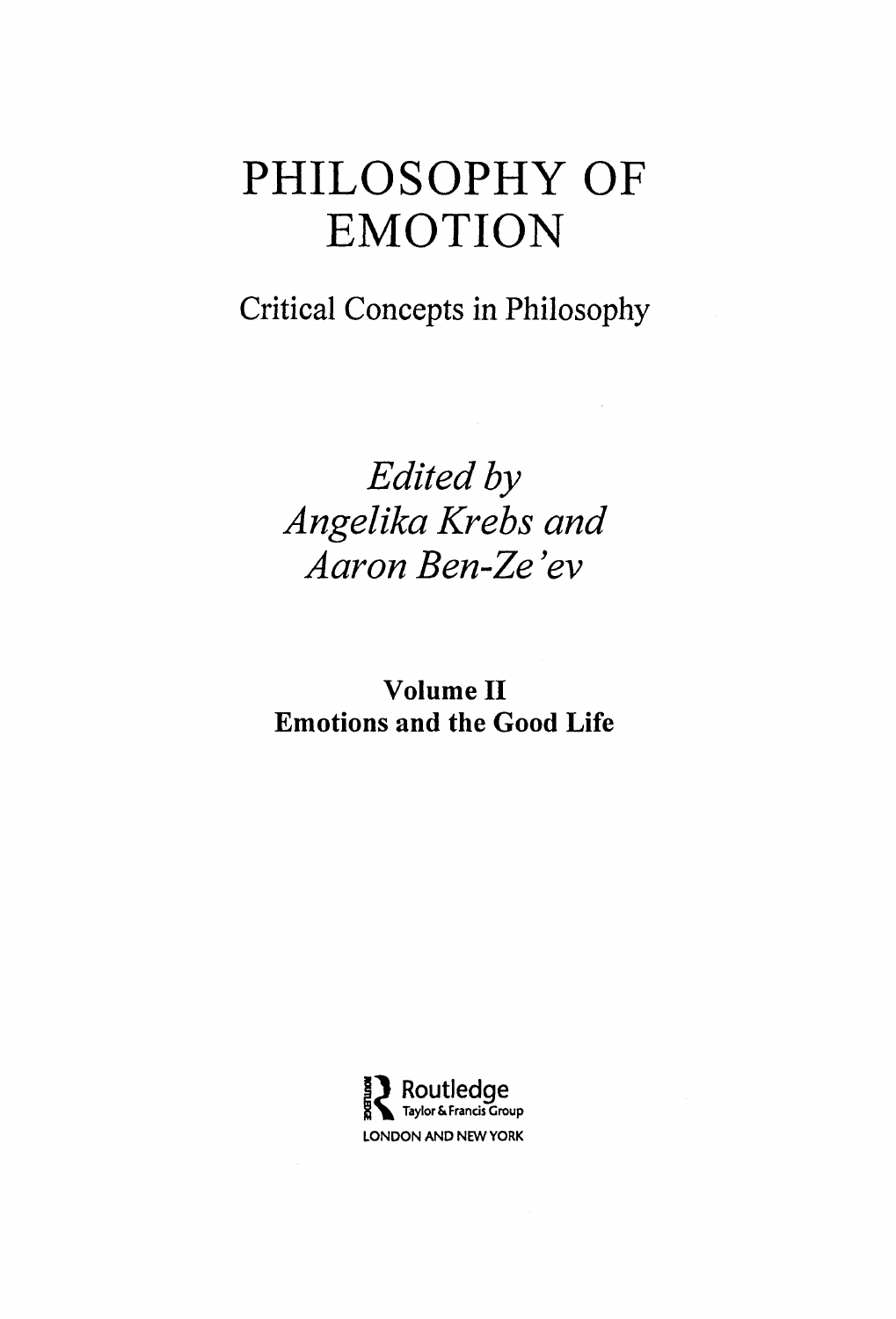Critical Concepts in Philosophy

Edited by Angelika Krebs and Aaron Ben-Ze 'ev

Volume III Morality, Aesthetics and the Emotions

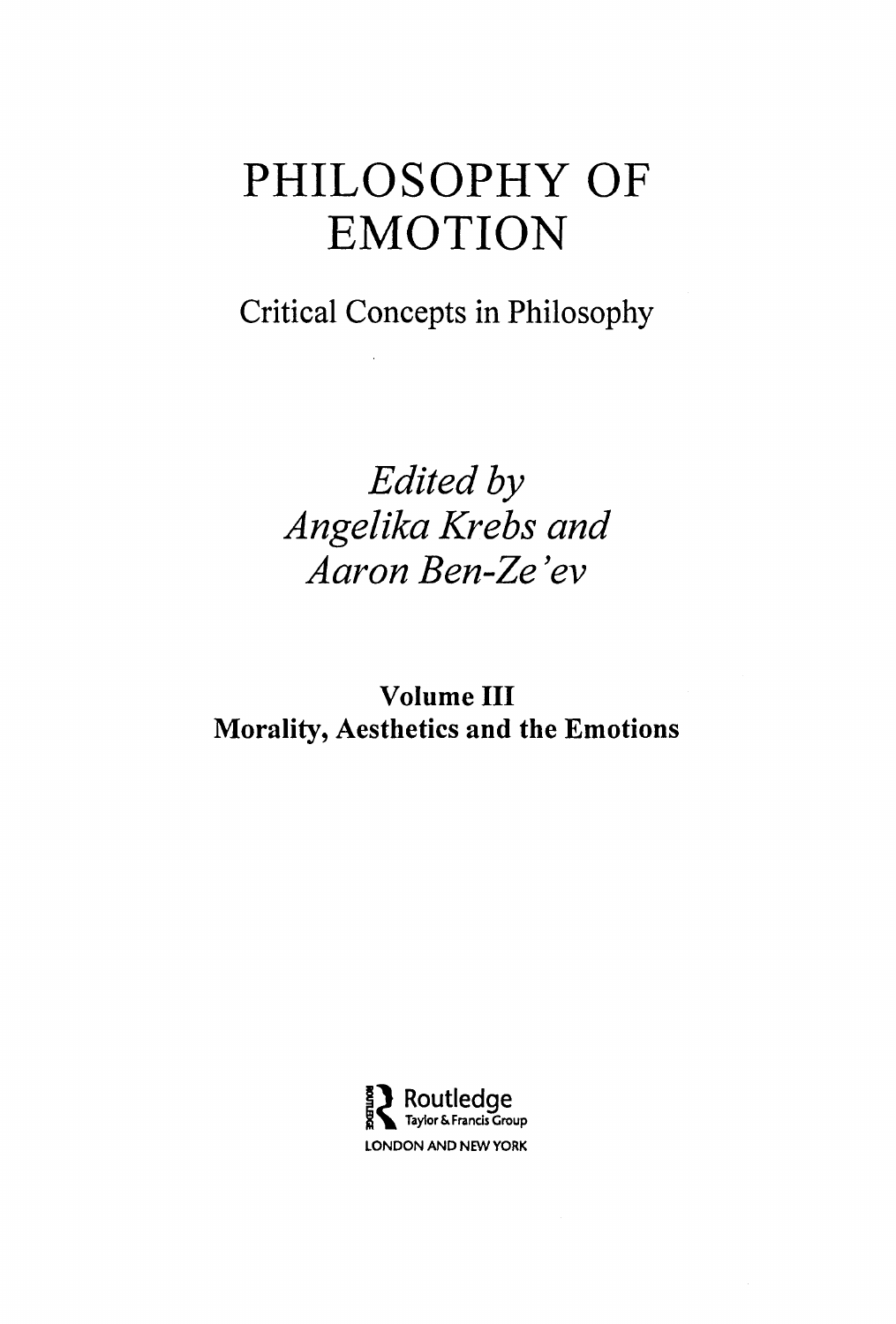Critical Concepts in Philosophy

### Edited by Aaron Ben-Ze 'ev and Angelika Krebs

Volume IV Specific Emotions

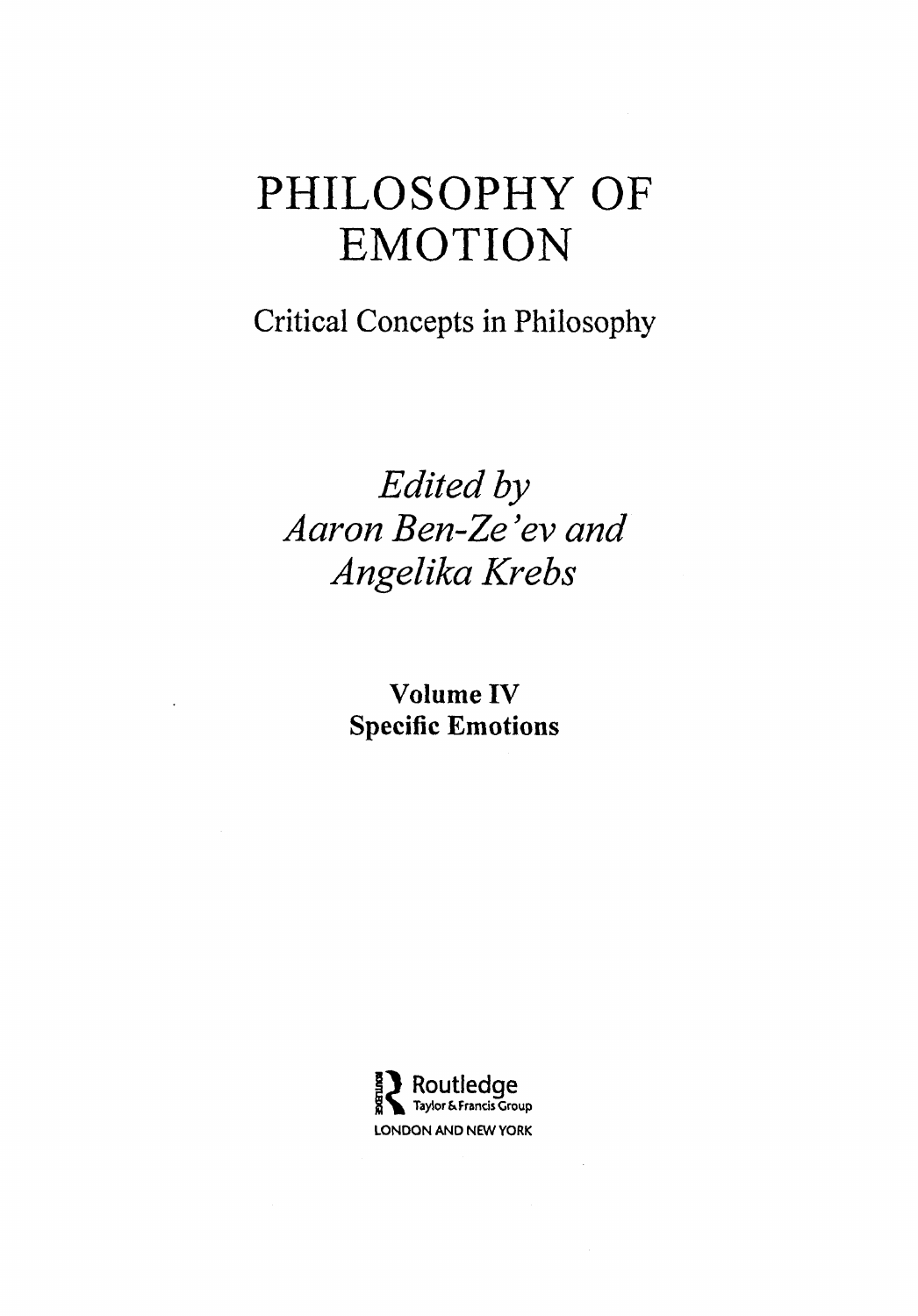#### CONTENTS

#### VOLUME <sup>I</sup> THE NATURE OF EMOTIONS

|    | Preface                                                | xiii |
|----|--------------------------------------------------------|------|
|    | Acknowledgements                                       | XV   |
|    | Chronological table of reprinted articles and chapters | xvii |
|    | Introduction                                           | 1    |
|    | <b>AARON BEN-ZE'EV</b>                                 |      |
|    | PART 1                                                 |      |
|    | <b>Historical and systematic surveys</b>               | 19   |
| 1  | The philosophy of emotions                             | 21   |
|    | ROBERT C. SOLOMON                                      |      |
| 2  | The concept of a person                                | 42   |
|    | <b>CHARLES TAYLOR</b>                                  |      |
| 3  | The sophistication of non-human emotion                | 57   |
|    | ROBERT C. ROBERTS                                      |      |
|    | PART <sub>2</sub>                                      |      |
|    | <b>Theories of emotions</b>                            | 75   |
| 4  | Emotions as judgments of value and importance          | 77   |
|    | MARTHA NUSSBAUM                                        |      |
| 5. | <b>Pivotal distinctions</b>                            | 93   |
|    | ROBERT M. GORDON                                       |      |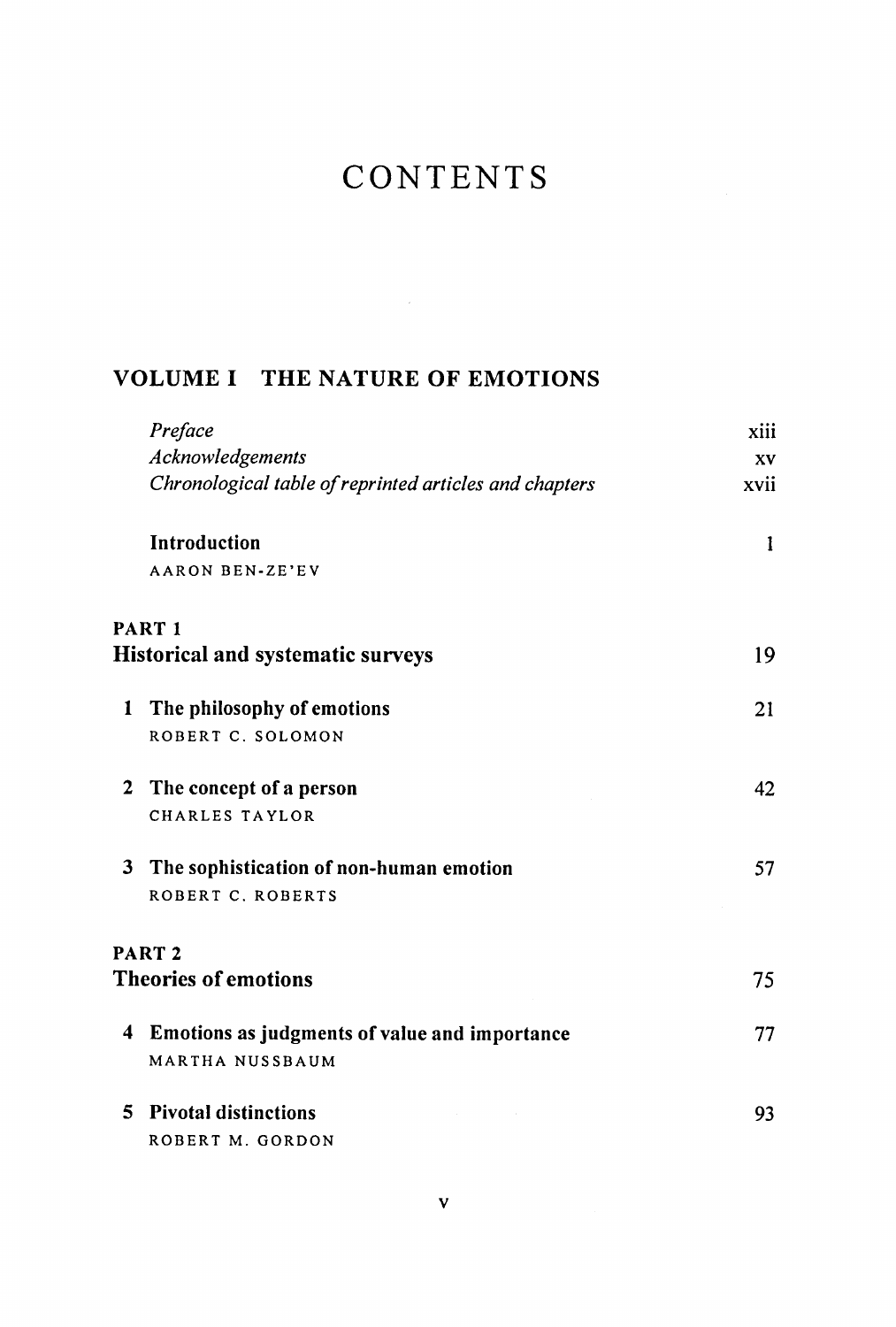| 6  | The thing called emotion: a subtle perspective<br><b>AARON BEN-ZE'EV</b>                            | 112  |
|----|-----------------------------------------------------------------------------------------------------|------|
|    | 7 Emotions outside the box: the new phenomenology of feeling<br>and corporeality<br>HERMANN SCHMITZ | 138  |
|    | 8 Embodied emotions<br><b>JESSE PRINZ</b>                                                           | 159  |
| 9. | <b>Emotions as evaluative feelings</b><br>BENNETT W. HELM                                           | 174  |
|    | 10 The laws of emotion<br>NICO H. FRIJDA                                                            | 189  |
| 11 | Two movements in emotions: communication and reflection<br>KEITH OATLEY                             | 209  |
| 12 | Paragraphs 464–512 from Zettel<br>LUDWIG WITTGENSTEIN                                               | 224  |
|    | 13 Outline of a phenomenological theory<br><b>JEAN-PAUL SARTRE</b>                                  | 231  |
|    | PART <sub>3</sub><br><b>Emotions and rationality</b>                                                | 249. |
| 14 | Truth, authenticity, and rationality<br>RONALD DE SOUSA                                             | 251  |
|    | 15 A case of mixed feelings: ambivalence and the logic of<br>emotion<br>PATRICIA S. GREENSPAN       | 273  |
| 16 | Emotions, perceptions, and emotional illusions<br>CHRISTINE TAPPOLET                                | 296  |

 $\sim 10^{-1}$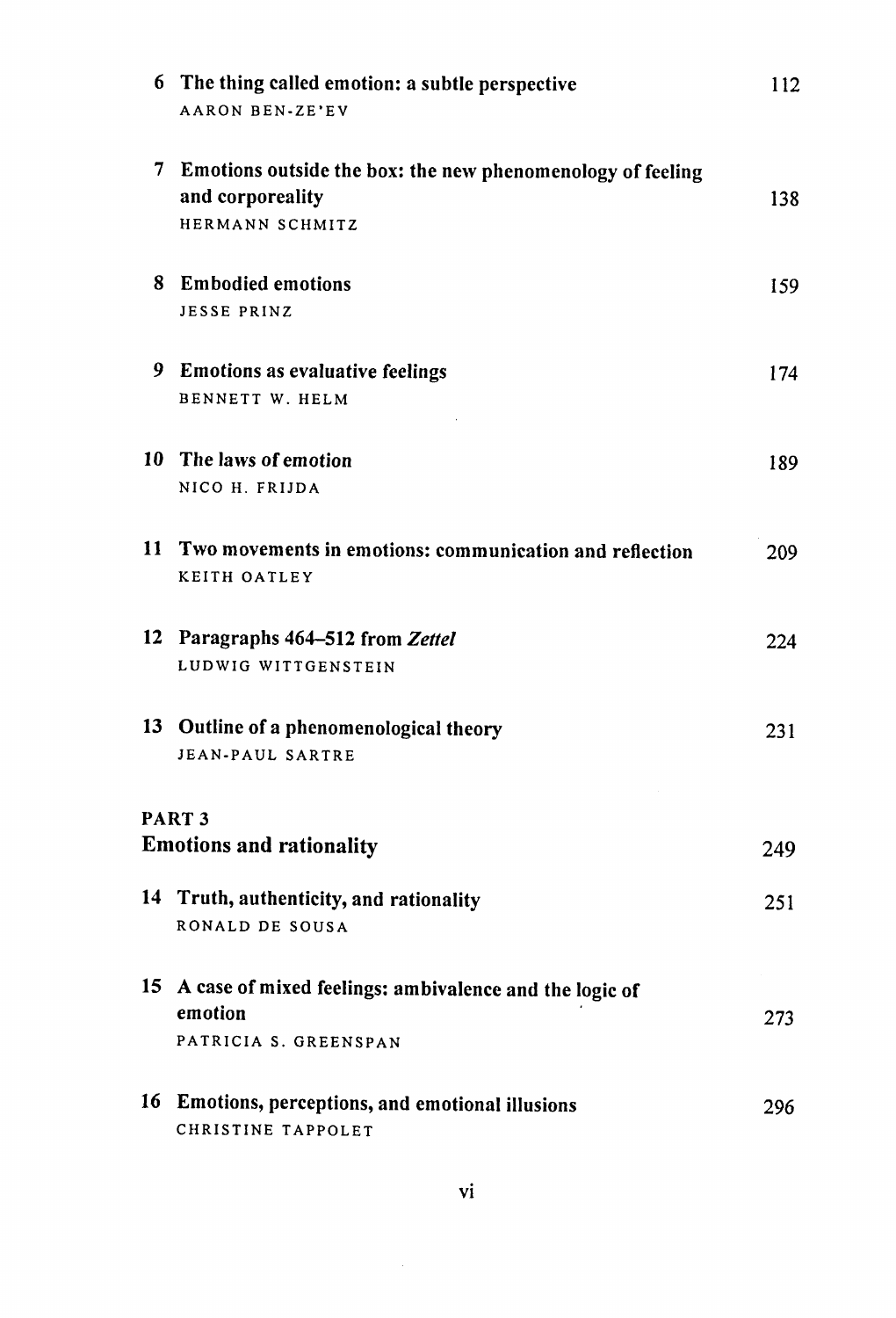#### VOLUME II EMOTIONS AND THE GOOD LIFE

|    | Acknowledgements                                           | vii |
|----|------------------------------------------------------------|-----|
|    | Introduction                                               | 1   |
|    | ANGELIKA KREBS                                             |     |
|    | PART <sub>4</sub>                                          |     |
|    | Happiness and the meaning of life                          | 19  |
| 17 | Enjoyment and the quality of life                          | 21  |
|    | MIHALY CSIKSZENTMIHALYI                                    |     |
|    | 18 On calmness: dealing rationally with what is beyond our |     |
|    | control                                                    | 51  |
|    | FRIEDRICH KAMBARTEL                                        |     |
|    | 19 William James and Ludwig Wittgenstein: a philosophical  |     |
|    | approach to spirituality                                   | 58  |
|    | HANS JULIUS SCHNEIDER                                      |     |
|    | 20 Autonomy, necessity, and love                           | 74  |
|    | HARRY G. FRANKFURT                                         |     |
|    | PART <sub>5</sub>                                          |     |
|    | <b>Emotional sharing</b>                                   | 87  |
| 21 | The virtues of common pursuit                              | 89  |
|    | NANCY SHERMAN                                              |     |
|    | 22 How we think of others' emotions                        | 111 |
|    | PETER GOLDIE                                               |     |
| 23 | How we feel: understanding everyday collective emotion     |     |
|    | ascription                                                 | 133 |
|    | MARGARET GILBERT                                           |     |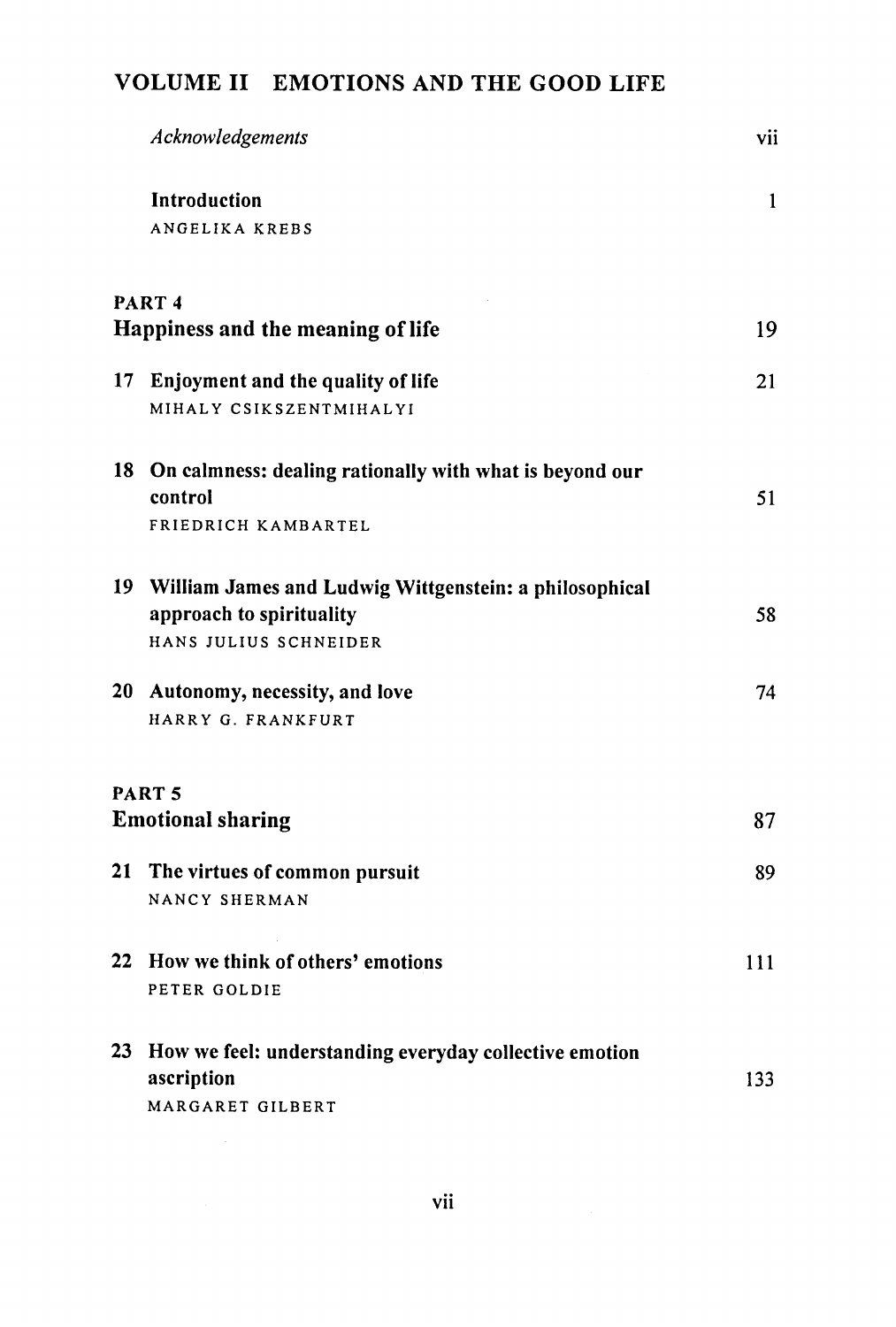| PART <sub>6</sub>                                          |
|------------------------------------------------------------|
| <b>Regulating the emotions</b>                             |
| 24 Emotion regulation: conceptual foundations              |
| JAMES J. GROSS AND ROSS A. THOMPSON                        |
| 25 Exploring the managed heart                             |
| ARLIE RUSSELL HOCHSCHILD                                   |
| PART <sub>7</sub>                                          |
| <b>Emotions and the body</b>                               |
| 26 The source of laughing and crying                       |
| HELMUTH PLESSNER                                           |
| 27 Throwing like a girl: a phenomenology of feminine body  |
| comportment, motility, and spatiality<br>IRIS MARION YOUNG |
|                                                            |
| 28 The wider role of bodily sense in thought and language  |
| EUGENE T. GENDLIN                                          |
| PART <sub>8</sub>                                          |
| The special category of moods                              |
| 29 The nature of Stimmungen: the concept of Stimmung       |
| OTTO FRIEDRICH BOLLNOW                                     |
|                                                            |
| 30 The feeling of being                                    |
| MATTHEW RATCLIFFE                                          |
| MORALITY, AESTHETICS AND THE<br>VOLUME III                 |
| <b>EMOTIONS</b>                                            |
| Acknowledgements                                           |
| Introduction                                               |

viii

 $\sim$   $\sim$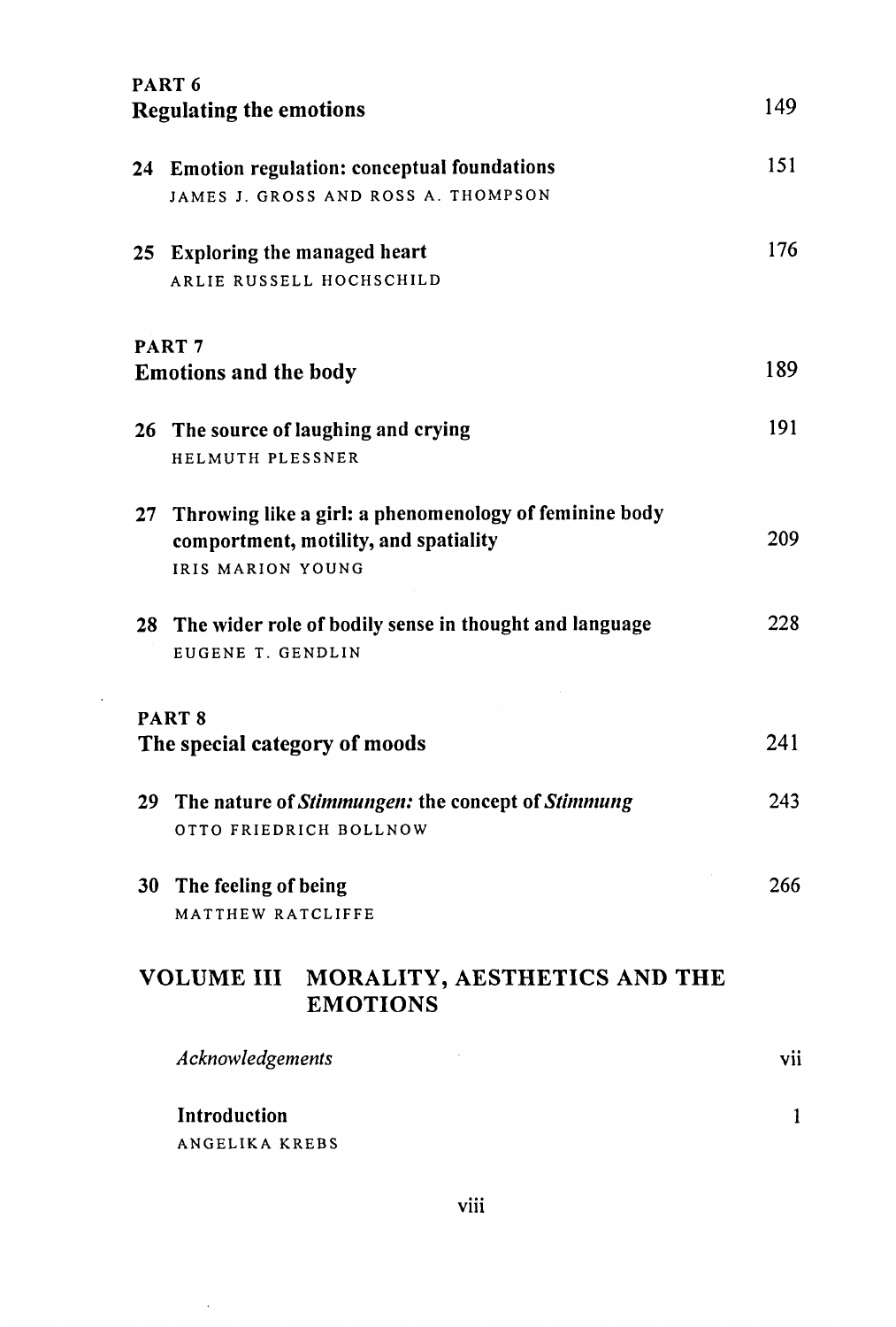|    | PART <sub>9</sub><br>Morality and the emotions           | 23  |
|----|----------------------------------------------------------|-----|
|    |                                                          |     |
|    | 31 Freedom and resentment                                | 25  |
|    | P. F. STRAWSON                                           |     |
|    | 32 Morality and the emotions                             | 45  |
|    | <b>BERNARD WILLIAMS</b>                                  |     |
|    | 33 The conscience of Huckleberry Finn                    | 64  |
|    | JONATHAN BENNETT                                         |     |
|    | 34 The tyranny of principles                             | 76  |
|    | STEPHEN TOULMIN                                          |     |
|    | 35 Human rights, rationality, and sentimentality         | 93  |
|    | RICHARD RORTY                                            |     |
|    | 36 Can revenge be just or otherwise justified?           | 110 |
|    | GILEAD BAR-ELLI AND DAVID HEYD                           |     |
|    | 37 Forgiveness: overcoming justified resentment          | 124 |
|    | <b>AVISHAI MARGALIT</b>                                  |     |
|    | 38 Sentimentality                                        | 136 |
|    | MICHAEL TANNER                                           |     |
|    | <b>PART 10</b>                                           |     |
|    | <b>Aesthetics and the emotions</b>                       | 151 |
|    |                                                          | 153 |
|    | 39 Emotion in response to art<br>JERROLD LEVINSON        |     |
|    |                                                          |     |
| 40 | Content                                                  | 168 |
|    | ROGER SCRUTON                                            |     |
| 41 | Correspondence, projective properties, and expression in |     |
|    | the arts                                                 | 192 |
|    | RICHARD WOLLHEIM                                         |     |

÷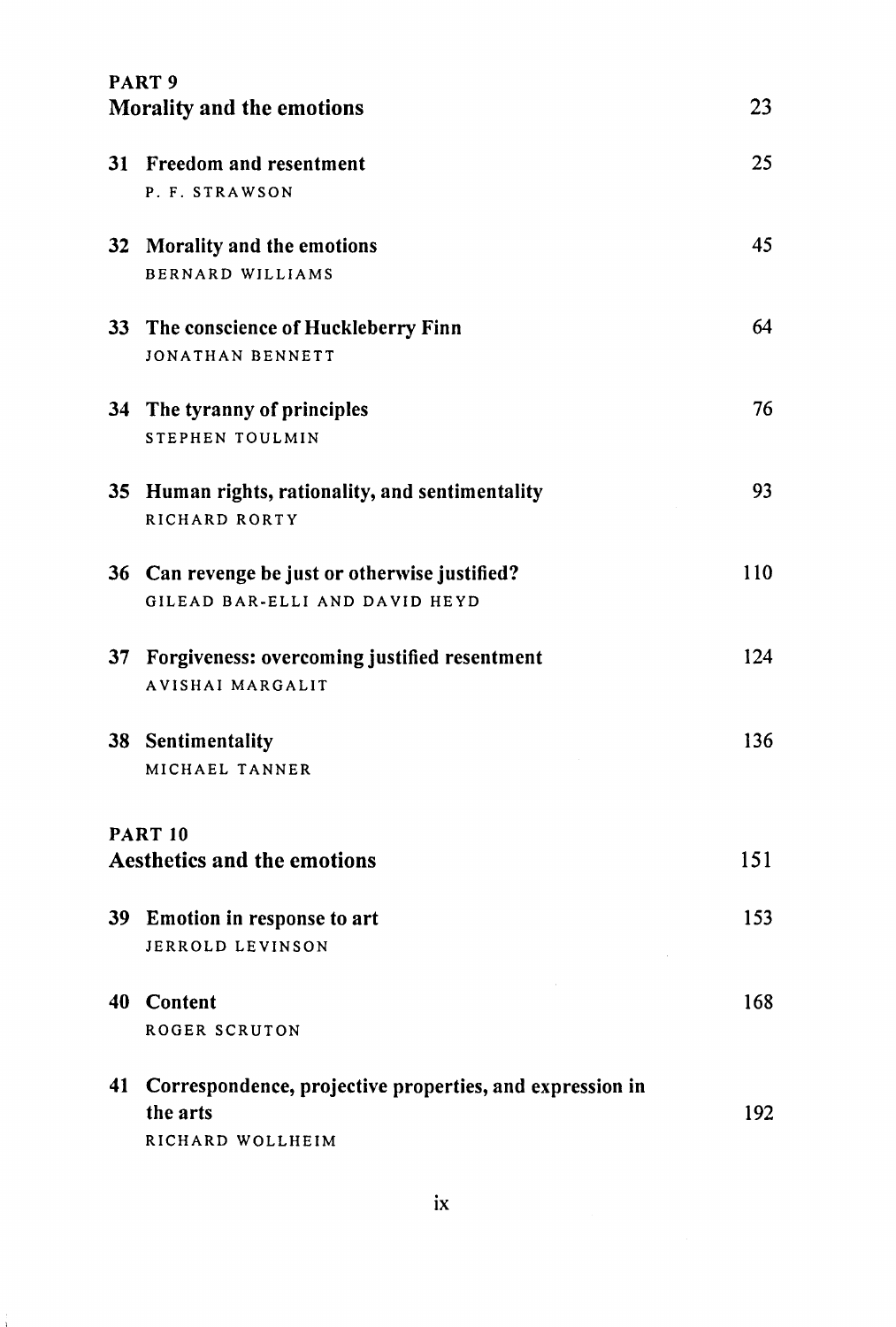| 42 | On being moved by architecture<br>JENEFER ROBINSON                                                                   | 205 |
|----|----------------------------------------------------------------------------------------------------------------------|-----|
|    | 43 'As if the earth has long stopped speaking to us': resonance<br>with nature and its loss<br><b>ANGELIKA KREBS</b> | 231 |
|    | 44 The emotional experience of the sublime<br>TOM COCHRANE                                                           | 267 |
|    | 45 Catharsis<br><b>JONATHAN LEAR</b>                                                                                 | 287 |
|    | 46 The avoidance of love: a reading of King Lear<br>STANLEY CAVELL                                                   | 313 |
|    | 47 Violence and the media<br>MICHAEL HANEKE                                                                          | 320 |
|    | <b>VOLUME IV SPECIFIC EMOTIONS</b>                                                                                   |     |
|    | Acknowledgements                                                                                                     | vii |
|    | <b>Introduction</b><br><b>AARON BEN-ZE'EV</b>                                                                        | 1   |
|    | <b>PART 11</b><br>Love, sexual desire and friendship                                                                 | 27  |
|    | 48 Love's bond<br>ROBERT NOZICK                                                                                      | 29  |
|    | 49 The ambiguity of love and Phenomenology of eros<br>EMMANUEL LÉVINAS                                               | 43  |
| 50 | Insatiable desire<br>FIONA ELLIS                                                                                     | 53  |
| 51 | Faux friendship<br>WILLIAM DERESIEWICZ                                                                               | 72  |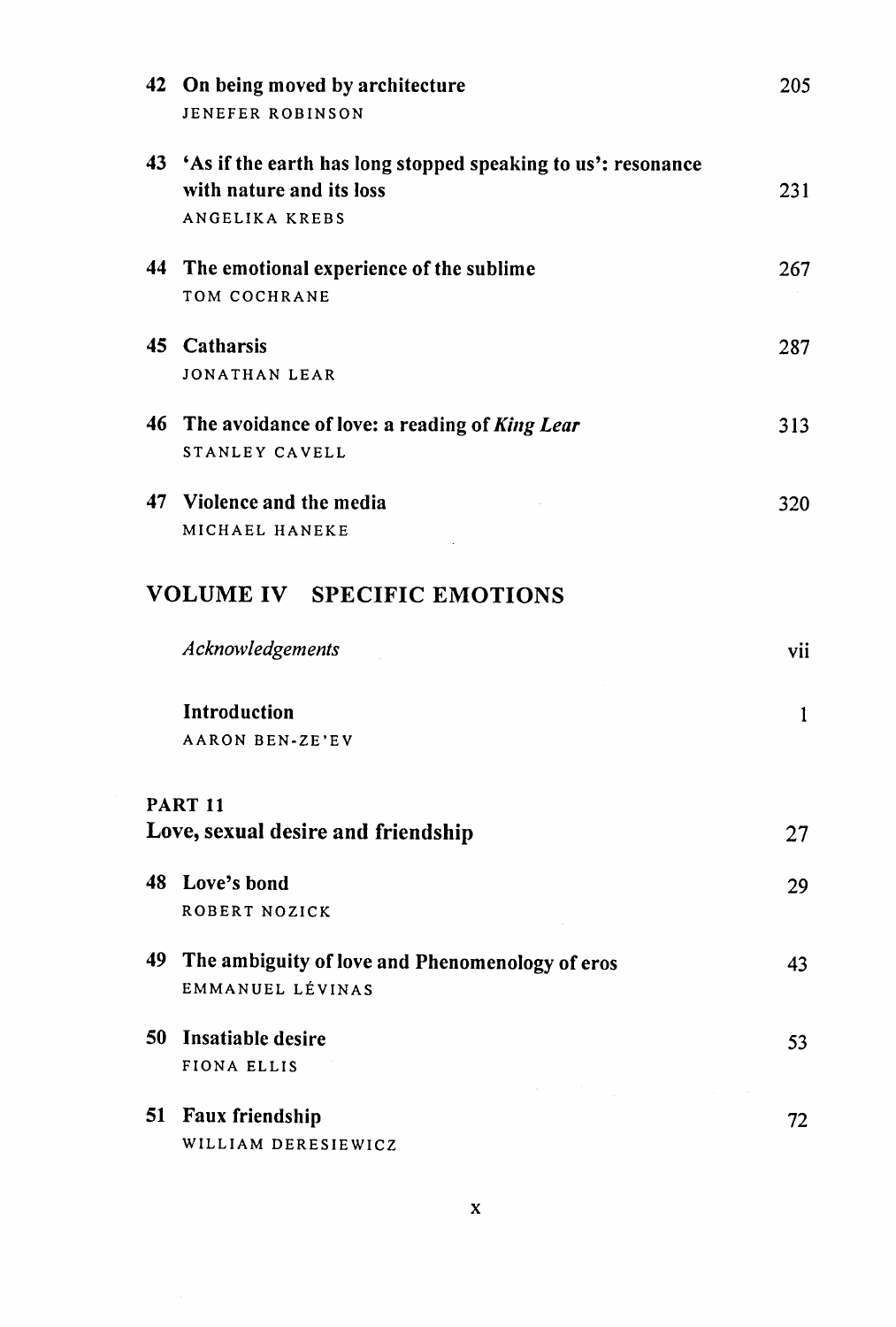|                         | <b>PART 12</b>                                                              |     |
|-------------------------|-----------------------------------------------------------------------------|-----|
| Other positive emotions |                                                                             | 83  |
| 52                      | The art of good hope<br>VICTORIA MCGEER                                     | 85  |
|                         | 53 Trust as an affective attitude<br><b>KAREN JONES</b>                     | 115 |
|                         | 54 Pride and humility<br>GABRIELE TAYLOR                                    | 135 |
|                         | 55 Gratitude and obligation<br>CLAUDIA CARD                                 | 155 |
|                         | 56 Polemics and schadenfreude<br>ANDREAS DORSCHEL                           | 172 |
|                         | <b>PART 13</b><br><b>Negative emotions</b>                                  | 179 |
| 57.                     | The standard modes of aversion: fear, disgust and hatred<br>AUREL KOLNAI    | 181 |
| 58                      | <b>Fearing death</b><br>AMÉLIE OKSENBERG RORTY                              | 194 |
| 59                      | Envy in social life<br>JON ELSTER                                           | 207 |
| 60                      | Jealousy<br>DANIEL M. FARRELL                                               | 221 |
| 61                      | The inability to mourn<br>ALEXANDER MITSCHERLICH AND MARGARETE MITSCHERLICH | 237 |
| 62                      | Remorse and agent-regret<br>MARCIA BARON                                    | 251 |